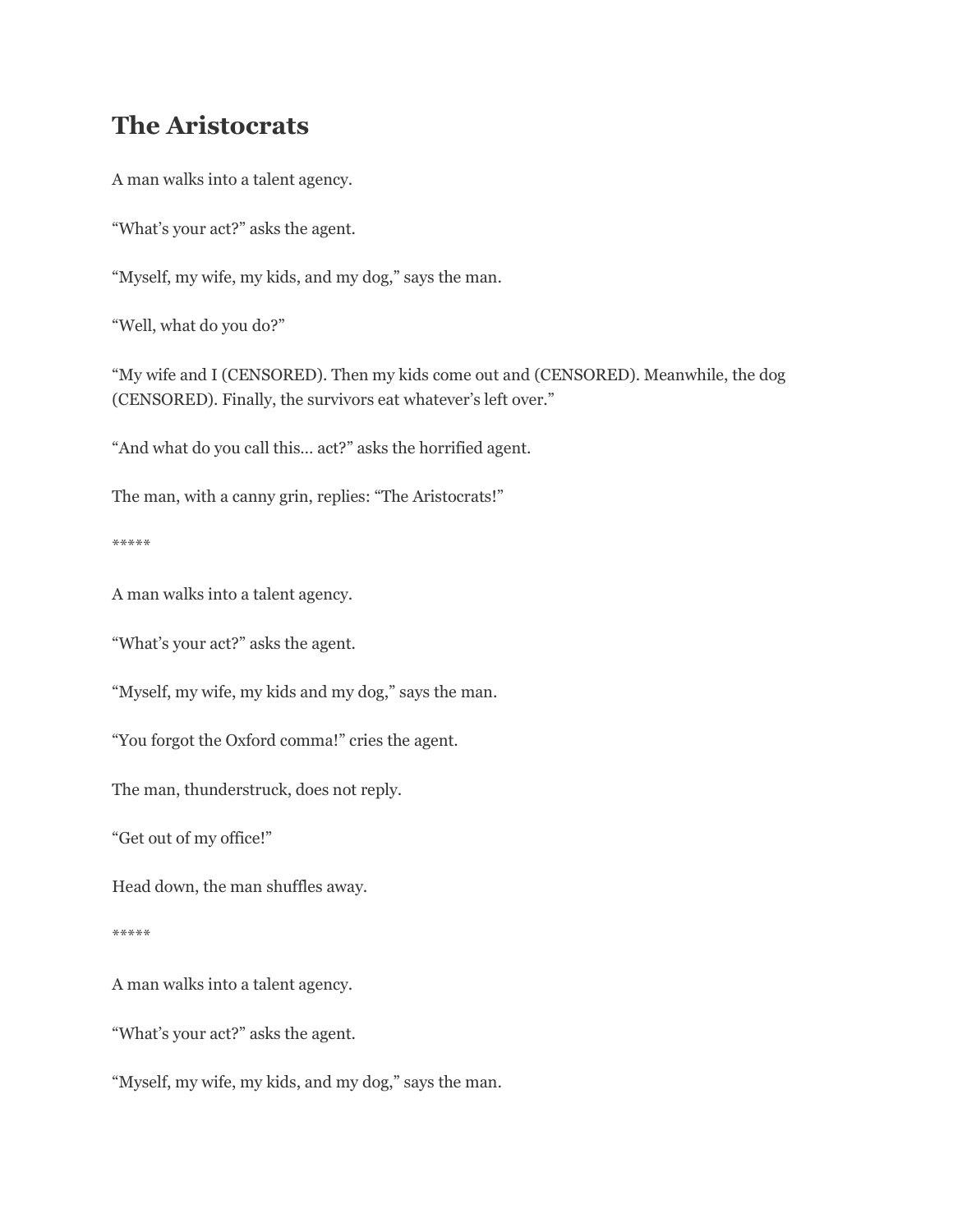"Well, what do you do?"

"My wife and I \*\*\*\*\*\*. Then, my kids—"

"What was that?" says the agent.

"My wife and I \*\*\*\*\*\*. Then, my kids come out—"

"I'm sorry," interrupts the agent. "But I couldn't make that out. You and your wife do *what?*"

"Just listen!" says the man. "Listen all the way through, and you'll understand. Is that too much to ask?"

The agent blinks. "I suppose not. Go on, then."

"My wife and I \*\*\*\*\*. Then, my kids come out and \*\*\*\*\*\*. While that's going on, the dog \*\*\*\*\*\* and then \*\*\*\*\*\*. The little boy \*\*\*\* my wife's \*\*\*\*\*\*\*\* while I \*\*\*\*\* and the girl \*\*\*\* the dog. Finally, \*\*\*\*\*\*\* dog \*\*\*\*\*\*\*\*\* the ashes after \*\*\*\* cuts off his \*\*\*\*\*\*\* while \*\*\*\*\*\*\*, \*\*\*\*, and \*\*\*\*\*\*."

The agent, not a man to waste time, rises from his chair. "Enough! I can't understand half of what you're—"

The man pulls out a long, sharp knife with his right hand. With his left, he grabs the agent's tie and pulls him close. The agent shuts up.

"*Let me finish!* The *dog* \*\*\*\*\*\*\*\*\* the ashes after \*\*\*\* cuts off his *goddamn* \*\*\*\*\*\*\* while \*\*\*\*\*\*\*, \*\*\*\*, and \*\*\*\*\*\*. Now, the next part calls for audience participation…"

The door bursts open. Two doctors in white coats rush in, each holding a rifle. One doctor fires a tranquilizer dart into the back of the man's neck. He releases the agent's tie and slumps back in his chair. The knife clatters to the ground.

"That was close!" exclaims the shorter doctor. "Sorry, sir. He escaped from the mental hospital down the road. Hope he didn't scare you too badly. He's not violent, per se, but he doesn't like being interrupted when he talks about the act.**"**

The doctors wait until the agent is breathing normally again. Shaken, he asks: "What does he call his… act?"

The doctors look at each other. The taller doctor shrugs.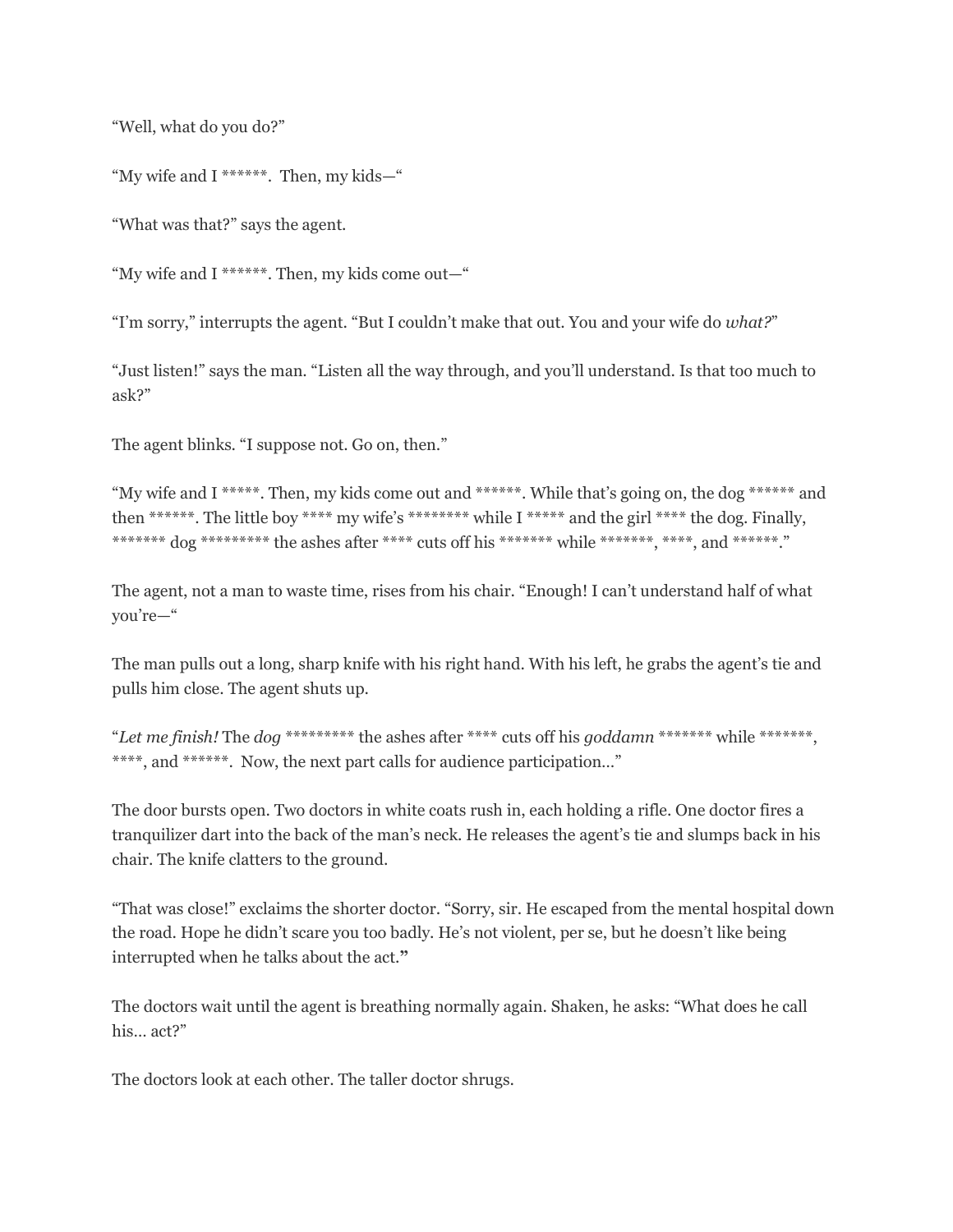"Damned if I know. We really are terribly sorry, sir. If you'd like to inquire further, this is the hospital's phone number."

The taller doctor hands the agent a business card. Then, with practiced efficiency, the doctors haul the unconscious man out of the office.

\*\*\*\*\*

A man walks into a talent agency.

"What's your act?" he asks the agent.

They stare into each other's eyes across the desk.

Finally, the man speaks: "How about we try this again?"

"Yes," replies the agent. "That seems best."

\*\*\*\*\*

A man walks into a talent agency.

"What's your act?" asks the agent.

"Myself, my best friend, my boss, the woman I love, and the populace of a small French village."

The agent frowns. "I can't pay for a village."

"No need. They're mostly farmers. Self-sufficient."

"Very well, then. What do you do?"

"My best friend and I drink and argue in a café. Soon, a rhinoceros runs across the stage and startles the villagers. Later that day, my coworkers debate the meaning of the incident. But while we lose ourselves in petty conflict, other villagers are turning into rhinos left and right. Before long, a second rhinoceros collapses our staircase, forcing us to escape through a window. The day after, I find my friend sick in bed, skin gray and mottled—"

"Hold on!" cries the agent. "This is just a production of Eugene Ionesco's postmodern masterpiece *[Rhinoceros](http://en.wikipedia.org/wiki/Rhinoceros_(play))*! Do I look like a stage manager to you?"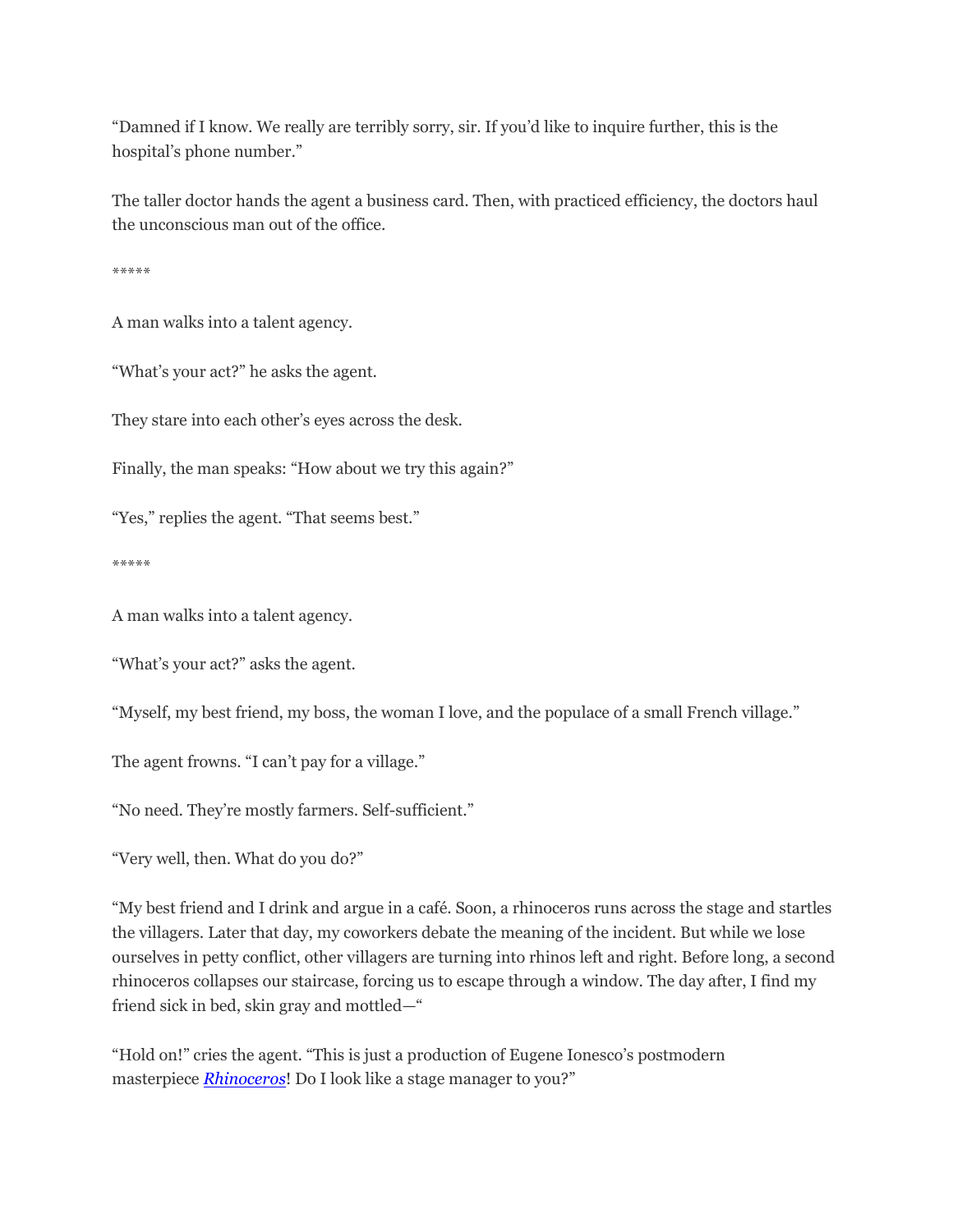"You don't understand!" the man protests.

"Don't I?"

"It gets dirty—real dirty! I slap the woman I love! The whole village falls into the grip of symbolic Nazism!"

"That's Act Three! Do you take me for a fool? Get out of my office!"

"I'm not capitulating!"

The agent transforms into a rhinoceros and drives his horn through the man's chest, killing him.

\*\*\*\*\*

A woman walks into a talent agency.

"What's your act?" asks the agent.

"Act? Well, first I take off my clothes. Then, I crawl under your desk and perform fellatio with professional skill. Finally, we take off *your* clothes and make love until the hour's up. Then, you pay the fee we agreed upon, and I leave."

Agent, aroused but confused: "Come again?"

The woman looks back at the door. "Is this 35 Elm Street?"

"36."

"Oh! Sorry about that. I'll just get going, then."

"Wait!"

"Yes?"

"Could you leave a call-back number?"

\*\*\*\*\*

A man walks into a talent agency.